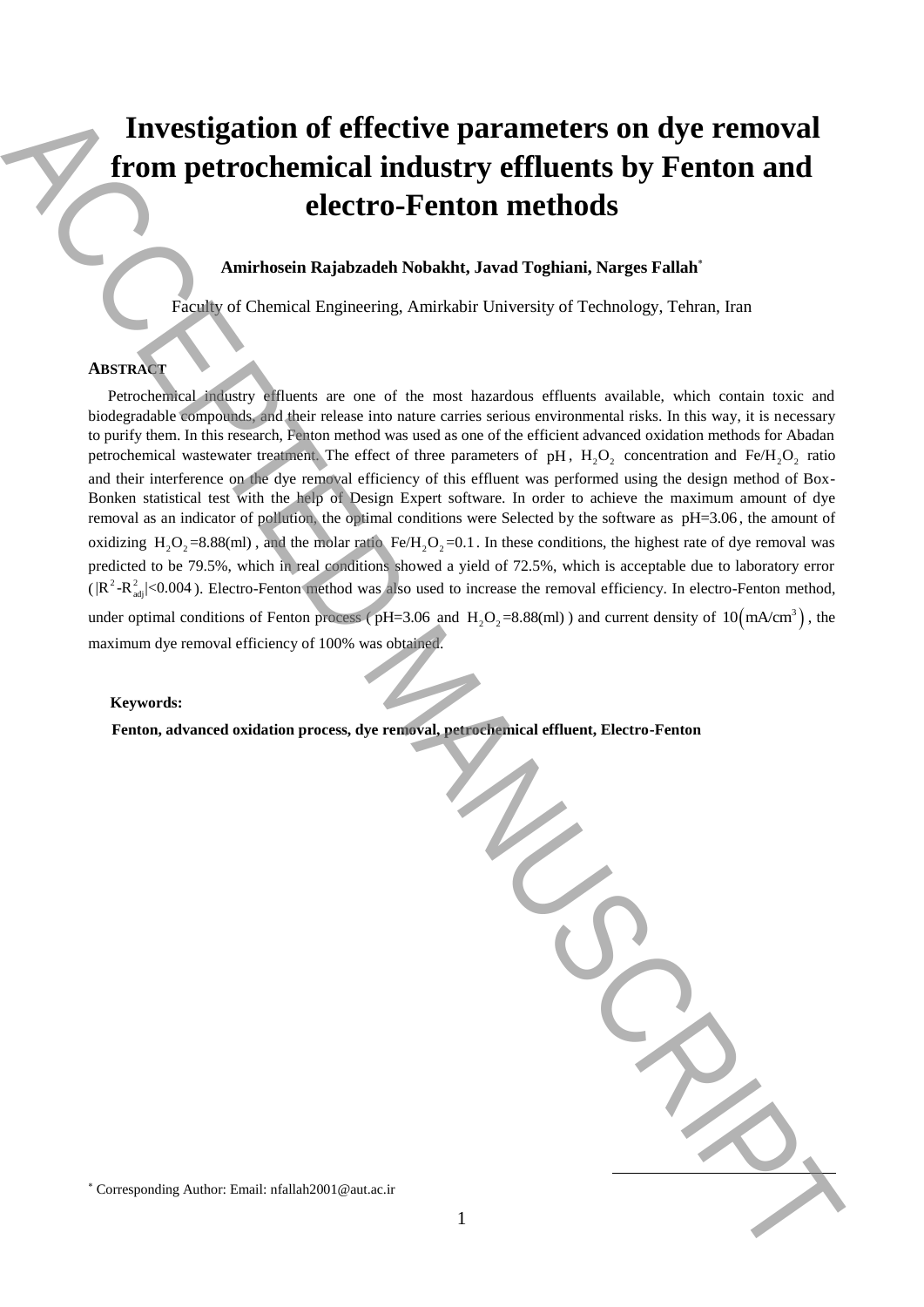## **1. Introduction**

 With the growth of the petrochemical industry, the release of large amounts of petrochemical wastewater contaminated with toxic, hazardous and biodegradable substances as well as heavy metals into the environment take place, which causes many environmental problems and diseases, while their treatment can be Preventing multiple hazards paved the way for the reuse of these effluents for a variety of uses, including agricultural and industrial uses in drought and water crisis conditions[1,2]. Physical and chemical processes are commonly used to remove dye from effluents[3]. Advanced oxidation processes such as photocatalysts, ozonation, ultrasonics and Fenton are among the chemical methods that have been successful as the main pretreatment method in removing dyes from effluents[1- 3]. Fenton process is one of the advanced oxidation processes that due to its ease of implementation, the possibility of using it in different scales without any need to use energy and being cheaper, is a well-known method that is able to completely decompose organic pollutants in a short time, and convert them into harmless or harmless compounds such as carbon dioxide, water and mineral salts. In Fenton method, the reaction of iron (II) with  $H_2O_2$  in aqueous solution leads to the formation of OH<sup>o</sup> and OH<sub>2</sub><sup>o</sup> radicals as active mediators which Hydroxyl radicals play an effective role in the oxidation of pollutants[4]. **1** Interaction of other percebonical concepts. The theoretical big 2000 and 2000 and 2000 and 2000 and 2000 and 2000 and 2000 and 2000 and 2000 and 2000 and 2000 and 2000 and 2000 and 2000 and 2000 and 2000 and 2000 and

#### **2. Methodology**

 $H_2O_2$  with a density of 1.13(gr/ml) and purity of 35% (Dr. Mojallali Co.), seven-aqueous iron sulfate (merk Co.), sulfuric acid and one molar of Sodium hydroxide (merck Co.) to adjust the pH and sodium chloride salt (merck Co.) to increase conductivity Electric is used in the electro-Fenton method in the experiment. The actual effluent was received from a petrochemical plant in southern Iran. The effluent was well homogenized after transfer to the laboratory and then packaged in plastic bottles and stored in the refrigerator at  $4^{\circ}$ C. The amount of COD<sup>2</sup>, total dissolved solids and initial pH of the effluent were measured at  $15000 \, (\text{mg/L})$ ,  $21 \, (\text{mg/L})$ and 9, respectively. The operating volume of the reactor in the Fenton process is  $25$ (ml). The reaction time was considered to be one hour. After adding iron as a catalyst to the effluent,  $H_2O_2$  was added to the effluent in 4 steps with an interval of fifteen minutes. Due to the foaming of the solution, the stirrer speed was adjusted

**.** 

between  $100(r/min)$  and  $200(r/min)$  and after the reaction and separation of the produced sludge, the effluent was collected.

# **3. Discussion and Results**

### 3.1 Analysis

 To measure the amount of dye removed, an ultraviolet / visible spectrophotometer (UV-visible absorption spectrometer / double-beam UV-670 Jasco) was used. Each sample was diluted with a ratio of 1 to 10 so that the amount of light absorption in the range could be measured and then the amount of surface area below the light absorption diagram was measured in terms of wavelength in the range of  $700 \text{(nm)}$ -400 $\text{(nm)}$ . The values are  $R^2 = 0.9970$ .  $R^2_{\text{adj}}$ =0.9930 and  $R^2_{\text{Pred}}$ =0.9654, which indicate that the predicted amount and the actual amount are correct, and this amount of error is acceptable with respect to laboratory errors.

3.2 Interaction of operating parameters  $pH$ ,  $H_2O_2$ ,  $Fe/H_{2}O_{2}$ 

 At low range of pH , the percentage of dye removal at low concentrations is higher than at high concentrations. In Figure 1, at different concentrations of  $H_2O_2$ , with increase of pH, the percentage of dye removal increased, which confirms the non-interference of these two parameters. The reason for the increase in dye removal efficiency is that at lower pH , due to the formation of  $\text{Fe}(H_2O)^{2+}$ , there is less reduction in dye.  $\text{Fe(H}_2\text{O}\big)^{2+}$ reacts with  $H_2O_2$  to reduce hydroxyl radicals[5].



Figure 1. Contour diagram of interaction of pH and  $H_2O_2$ 

<sup>2</sup> Chemical Oxygen Demand